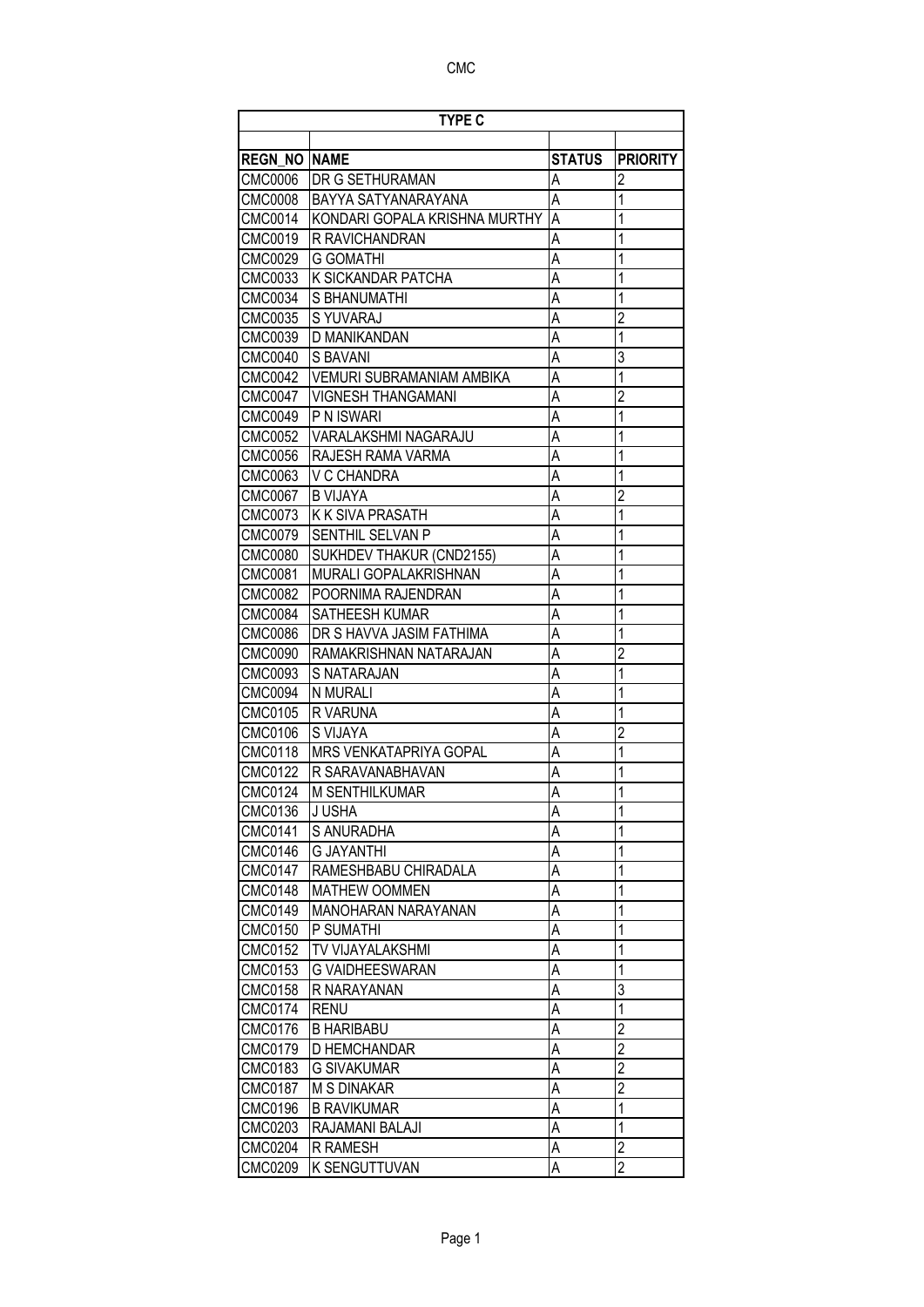| <b>TYPE C</b>       |                              |               |                 |
|---------------------|------------------------------|---------------|-----------------|
|                     |                              |               |                 |
| <b>REGN NO NAME</b> |                              | <b>STATUS</b> | <b>PRIORITY</b> |
| CMC0210             | P K RAMANATHAN               | Α             | 1               |
| CMC0215             | <b>M P SWAMINATHAN</b>       | A             | 3               |
| CMC0223             | E BABUCHANDRASEKARAN         | A             | 1               |
| CMC0229             | PUDCHERI PATTABI             | A             | $\overline{2}$  |
| CMC0243             | <b>SLATHA</b>                | A             | 1               |
| CMC0234             | KALYANASUNDARAM R            | A             | 1               |
| <b>CMC0244</b>      | <b>S MANGALAM</b>            | A             | $\overline{2}$  |
| CMC0236             | <b>S MICHEAL RAJ</b>         | A             | 1               |
| CMC0249             | KANNAN MUTHUKRISHNAN         | A             | 1               |
| CMC0252             | PANKAJAVALLI NARAYANAN       | A             | 1               |
| CMC0256             | <b>G RADHA</b>               | A             | 1               |
| <b>CMC0262</b>      | R VIJAYALAKSHMI              | A             | 1               |
| <b>CMC0264</b>      | <b>GEETHA VEENATH AERATH</b> | A             | 1               |
| CMC0265             | <b>SIVAKUMAR S</b>           | A             | 1               |
| <b>CMC0266</b>      | <b>VIJAY GANESAN</b>         | A             | 1               |
| CMC0268             | SANTHASWARUBAN K             | A             | 1               |
| CMC0271             | A KARUNAKARAN                | A             | 1               |
| CMC0274             | S KALYANI                    | A             | 1               |
| CMC0279             | <b>D V SEKHAR</b>            | A             | 3               |
| CMC0283             | D VISWANATHAN                | A             | $\overline{1}$  |
| <b>CMC0285</b>      | JEYARAM PANDIAN RS           | A             | 1               |
| CMC0288             | K BALASUBRAMANIAN            | A             | 1               |
| CMC0293             | <b>R SRINIVASAN</b>          | A             | $\overline{c}$  |
| <b>CMC0296</b>      | R SATISH KUMAR               | Ā             | $\overline{1}$  |
| <b>CMC0297</b>      | <b>NEERAJA V</b>             | A             | $\overline{c}$  |
| CMC0306             | <b>UMA MAHESWARI R</b>       | A             | 1               |
| CMC0324             | R GYANASHEKAR                | A             | 1               |
| CMC0322             | THIYAGARAJAN SARAVANAN       | A             | $\overline{2}$  |
| CMC0321             | PRADEEP THALAPPIL            | A             | $\overline{2}$  |
| CMC0320             | R VASUKI                     | A             | $\overline{2}$  |
| CMC0310             | <b>SUJATHA REDDY N</b>       | A             | 3               |
| CMC0313             | <b>B SAMPATH KUMAR</b>       | A             | 1               |
| CMC0332             | M MAICKARAJ M                | Α             | 1               |
| CMC0336             | <b>BEO JOSEPH</b>            | A             | 1               |
| CMC0337             | <b>JAGANATHAN J</b>          | A             | 1               |
| CMC0345             | T N RAVI SHANKER             | A             | 1               |
| CMC0349             | N S BHARATH KUMAR            | A             | 1               |
| CMC0350             | C MYTHILI                    | Α             | $\mathbf 1$     |
| CMC0353             | KANAGALAKSHMI N              | A             | $\overline{2}$  |
| CMC0355             | R P CHITRA DEVI              | A             | 1               |
| CMC0361             | J GANAPATHY SUBRAMANIAN      | A             | $\mathbf 1$     |
| CMC0362             | <b>JANAKI VISWANATHAN</b>    | Α             | $\mathbf{1}$    |
| CMC0369             | M PRAGADEESHWAR RAJESH       | A             | $\mathbf{1}$    |
| CMC0370             | P STEEVAN FERNANDEZ          | A             | $\overline{2}$  |
| CMC0371             | RADHAKRISHNAN V              | A             | $\overline{1}$  |
| CMC0372             | RACHAPUTI RAJENDRA PRASAD    | Α             | 1               |
| CMC0373             | GOVINDAN A                   | A             | $\overline{c}$  |
| CMC0379             | <b>JEEVAK</b>                | A             | 3               |
| CMC0382             | <b>B R GOUSALYA</b>          | A             | $\mathbf 1$     |
| CMC0383             | <b>T SHANMUGAM</b>           | A             | $\mathbf{1}$    |
| CMC0386             | J SIVA SANKAR                | A             | $\overline{2}$  |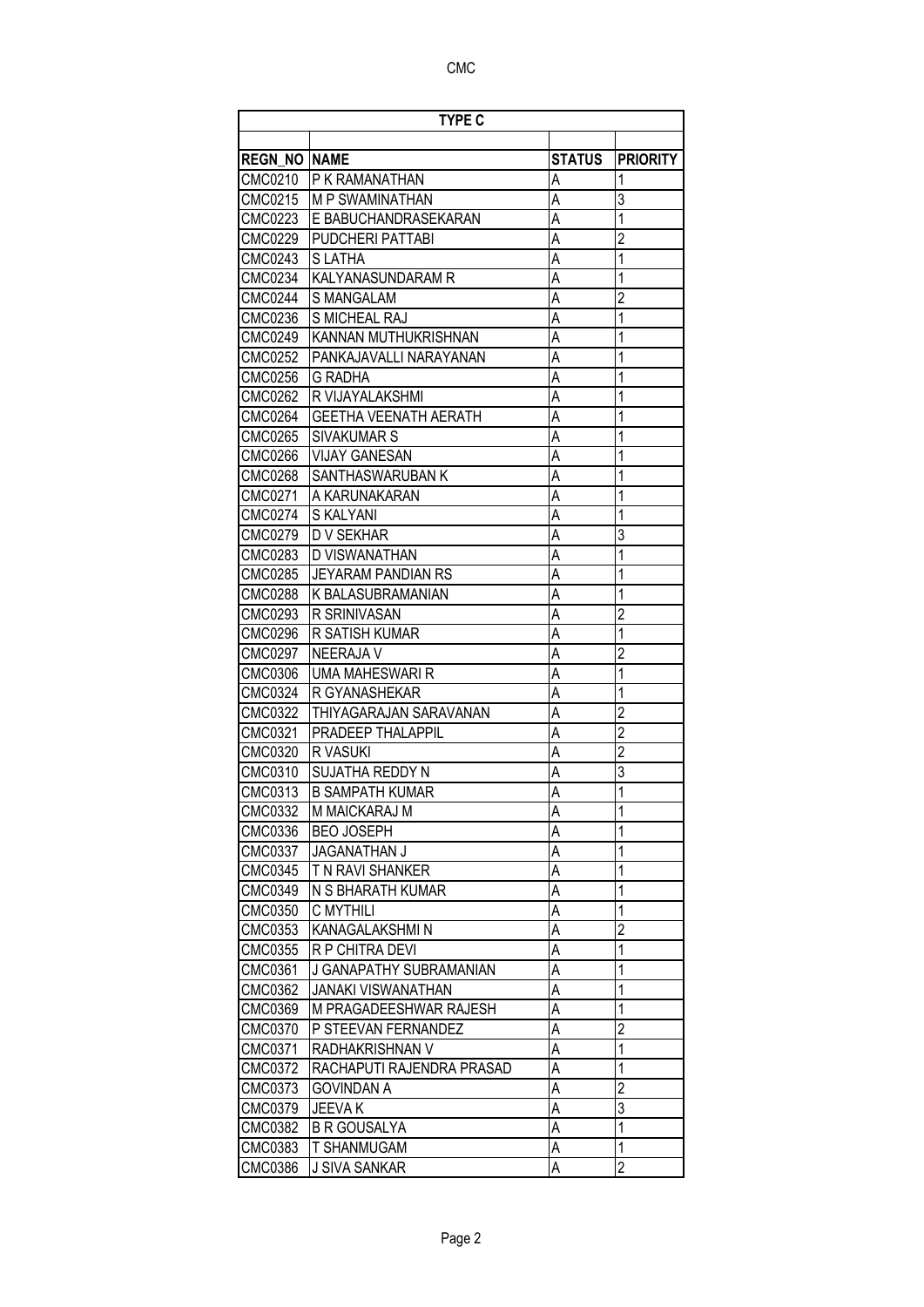| <b>TYPE C</b>        |                             |                |                 |
|----------------------|-----------------------------|----------------|-----------------|
|                      |                             |                |                 |
| <b>REGN_NO  NAME</b> |                             | <b>STATUS</b>  | <b>PRIORITY</b> |
| CMC0389              | SEBASTIAN TIMOTHY           | A              | 1               |
| CMC0392              | N KRISHNA MOORTHY           | А              | 1               |
| CMC0398              | SELVARAJ KALIMUTHAN         | A              | 1               |
| <b>CMC0400</b>       | GOVINDASWAMY CHANDRAPRAKASH | A              | 1               |
| CMC0410              | C VIJAYALAKSHMI             | A              | 1               |
| CMC0414              | D RAMAJAYAM                 | A              | $\overline{c}$  |
| CMC0421              | <b>GUNASEKARAN T</b>        | A              | $\mathbf 1$     |
| <b>CMC0425</b>       | N AVTHIMOOLAPERUMAL         | Ā              | 1               |
| <b>CMC0451</b>       | R HARIHARAN                 | A              | $\overline{c}$  |
| <b>CMC0452</b>       | <b>SELVAKUMAR S</b>         | A              | $\overline{2}$  |
| CMC0431              | P UPPILISRINIVASAN          | A              | 1               |
| <b>CMC0457</b>       | U RAMYA MERLIN CHRISTY      | Ā              | $\overline{2}$  |
| CMC0461              | SARAVANAN                   | A              | $\overline{2}$  |
| CMC0436              | <b>KALIYAMOORTHY</b>        | A              | $\overline{2}$  |
| CMC0462              | C SUNDARABASHYAM            | A              | 1               |
| CMC0437              | RAJRAJESWARI KUNTAMUKALA    | A              | $\overline{2}$  |
| CMC0464              | V SHANMUGAM                 | A              | $\overline{1}$  |
| CMC0469              | REVANTH SAI KUMAR M         | A              | $\overline{2}$  |
| CMC0441              | K ANANDAKRISHNAN            | A              | 1               |
| <b>CMC0442</b>       | <b>K PALRAVINDRAN</b>       | A              | 1               |
| CMC0445              | L KANTHIMATHI               | A              | $\overline{c}$  |
| CMC0484              | <b>NAVEENSUNDAR S</b>       | A              | 3               |
| CMC0488              | <b>M SARAVANAN</b>          | A              | $\overline{1}$  |
| <b>CMC0490</b>       | <b>D PUSHPAM</b>            | A              | $\overline{2}$  |
| <b>CMC0493</b>       | K RAMANJANEYULU             | A              | $\overline{1}$  |
| <b>CMC0498</b>       | SAJITH V S                  | A              | $\overline{2}$  |
| <b>CMC0508</b>       | <b>G RAGHAVA</b>            | A              | $\overline{c}$  |
| CMC0509              | <b>BHASKER R</b>            | A              | $\overline{2}$  |
| <b>CMC0511</b>       | <b>SUSAN KOSHY</b>          | A              | $\overline{3}$  |
| CMC0596              | U LAVANYA                   | A              | $\overline{2}$  |
| CMC0515              | <b>GIRIJA LV</b>            | A              | $\overline{2}$  |
| CMC0561              | <b>KRISHNA SRITHAN S</b>    | A              | $\overline{2}$  |
| CMC0593              | RAJEEV P R NAIR             | Α              | 1               |
| <b>CMC0592</b>       | <b>VISHESH NAUTIYAL</b>     | A              | 1               |
| CMC0522              | M JAYABALAN                 | A              | 1               |
| CMC0553              | E SUNDARAVADIVEL            | A              | 1               |
| CMC0524              | P C CHAITHANYAPANI          | $\overline{A}$ | $\overline{c}$  |
| CMC0650              | RAVINDRA PRASAD             | А              | 1               |
| CMC0588              | S VISHNUVARDHAN             | Α              | 1               |
| CMC0601              | S BALAJI                    | A              | $\overline{c}$  |
| <b>CMC0542</b>       | <b>J JAISANKAR</b>          | A              | $\overline{2}$  |
| CMC0603              | K SURYANARAYANAN            | A              | 1               |
| <b>CMC0648</b>       | S NAGALAKSHMI               | A              | $\overline{2}$  |
| <b>CMC0544</b>       | M SIVARAJU                  | A              | 1               |
| <b>CMC0646</b>       | K MARIMUTHU                 | A              | 1               |
| CMC0545              | <b>GEENA G B</b>            | A              | 1               |
| CMC0645              | AMAL KANTI BERA             | А              | $\overline{2}$  |
| CMC0607              | BHAMA NARAYANAN             | A              | 1               |
| <b>CMC0608</b>       | ANURADHA RAMAKRISHNAN       | A              | 1               |
| <b>CMC0644</b>       | <b>SURESHBABU K S</b>       | A              | $\mathbf{1}$    |
| <b>CMC0549</b>       | <b>HARIHARAN S</b>          | A              | 3               |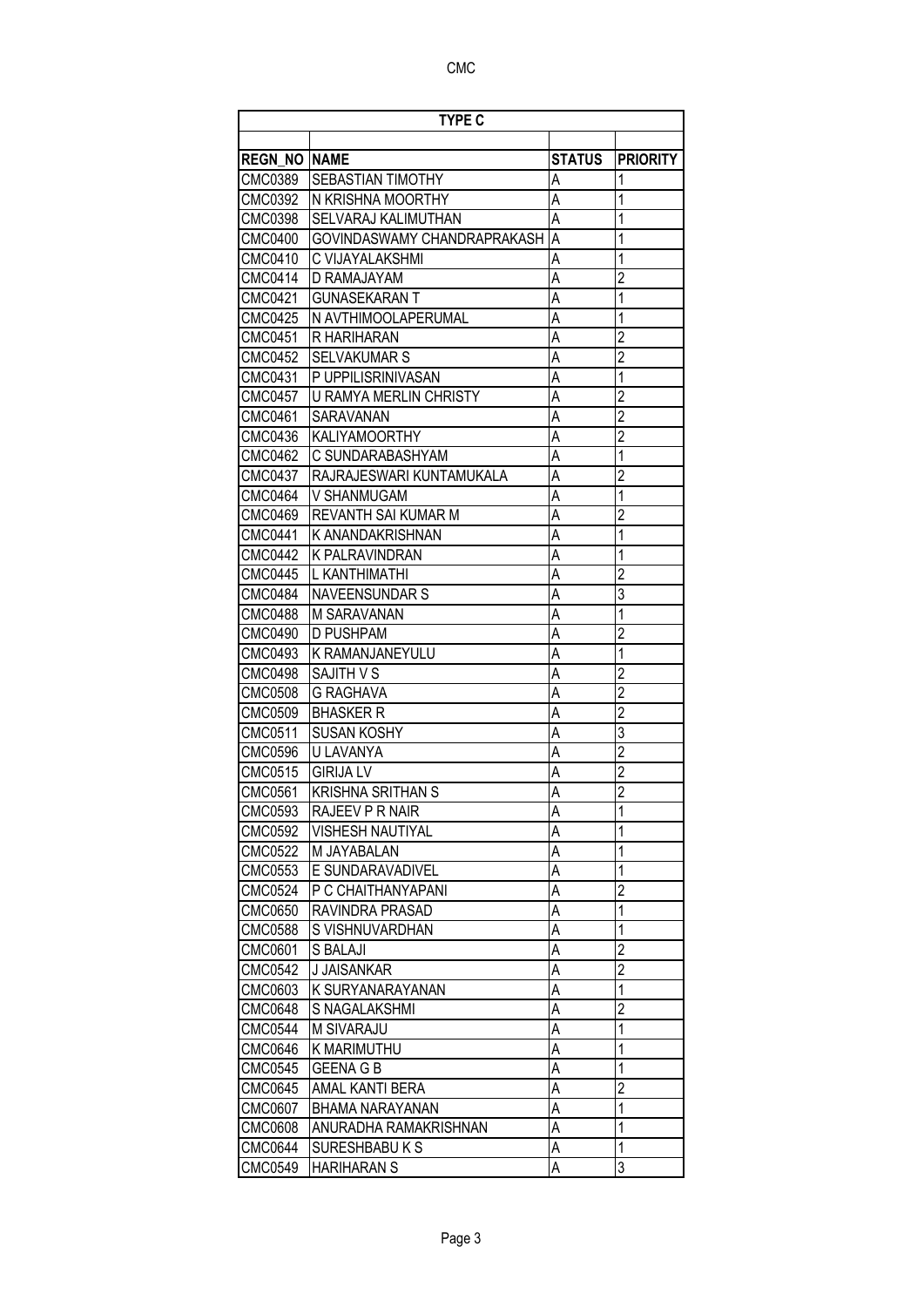|                     | <b>TYPE C</b>               |               |                 |  |
|---------------------|-----------------------------|---------------|-----------------|--|
|                     |                             |               |                 |  |
| <b>REGN NO NAME</b> |                             | <b>STATUS</b> | <b>PRIORITY</b> |  |
| CMC0641             | <b>G PREMALATHA</b>         | Α             | $\mathfrak{p}$  |  |
| CMC0613             | R POORNIMA                  | A             | 1               |  |
| CMC0614             | R M INDUMATHI               | A             | $\overline{2}$  |  |
| CMC0580             | <b>VIJAYALAKSHMI SANKAR</b> | A             | 1               |  |
| CMC0636             | <b>MEENALOCHANI S</b>       | A             | $\overline{2}$  |  |
| CMC0617             | <b>R MANONMANI</b>          | A             | 1               |  |
| CMC0618             | <b>SUDHAKAR</b>             | A             | $\overline{2}$  |  |
| CMC0619             | ARUMUGAM VASUDEVAN          | A             | 1               |  |
| CMC0634             | U BALASUBRAMANIAM           | A             | 1               |  |
| CMC0631             | <b>S SAMUEL CHELLIAH</b>    | A             | 1               |  |
| CMC0630             | S SELVASUNDARI              | A             | 3               |  |
| CMC0624             | JAYSHRI CHANDRASEKAR        | A             | $\overline{1}$  |  |
| CMC0670             | <b>KANNAN S</b>             | A             | 3               |  |
| CMC0725             | M ARUN MANIKANDA BHARATHI   | A             | $\overline{2}$  |  |
| CMC0669             | N VANDANA                   | A             | $\overline{2}$  |  |
| <b>CMC0668</b>      | R USHA DURAI                | A             | $\overline{1}$  |  |
| CMC0699             | K GUNASEKARAN               | A             | $\overline{2}$  |  |
| CMC0720             | SAJU GEORGE                 | A             | 1               |  |
| CMC0665             | P LENIN                     | A             | 1               |  |
| CMC0664             | R DHANARAJ                  | A             | $\overline{c}$  |  |
| CMC0717             | R CHITRA                    | A             | 1               |  |
| CMC0716             | <b>DILIP KJUMAR SAHA</b>    | A             | $\overline{c}$  |  |
| CMC0662             | N VENKATARAMAN              | A             | $\overline{2}$  |  |
| CMC0735             | P PADMA RAVI                | A             | $\overline{1}$  |  |
| CMC0736             | A K RAMAN                   | A             | 3               |  |
| CMC0715             | PARTHIBAN M P               | A             | $\overline{2}$  |  |
| CMC0661             | ALKA B MURUGESAN            | A             | $\overline{2}$  |  |
| CMC0737             | PULLURU JANAKIRAM           | A             | $\overline{1}$  |  |
| CMC0713             | AYYADURAI                   | A             | $\overline{c}$  |  |
| CMC0659             | G V L PRABHU                | A             | $\overline{2}$  |  |
| CMC0712             | <b>K KUMARESAN</b>          | A             | 1               |  |
| CMC0710             | K SUNDARARAJAN              | А             | 1               |  |
| CMC0693             | <b>SATHASIVAM K</b>         | Α             | 1               |  |
| <b>CMC0706</b>      | S THILAGAVATHY              | A             | 1               |  |
| <b>CMC0746</b>      | <b>JUSTINE AROCKIARAJ S</b> | A             | 1               |  |
| <b>CMC0687</b>      | R JANAKA SUDHA              | A             | 1               |  |
| CMC0651             | RAMASWAMY AUMUGAM           | A             | 1               |  |
| CMC0773             | <b>JESY PHILIP</b>          | Α             | $\mathbf 1$     |  |
| <b>CMC0797</b>      | <b>G JOSEPH</b>             | A             | 1               |  |
| <b>CMC0796</b>      | D ESTHER ANNAPACKIAM        | A             | $\overline{2}$  |  |
| <b>CMC0848</b>      | <b>KARUPPAIAH N</b>         | A             | 1               |  |
| <b>CMC0846</b>      | <b>ELLAMMAL B</b>           | A             | $\overline{c}$  |  |
| <b>CMC0790</b>      | P N RUTH ANNAPOORANAM       | A             | $\overline{2}$  |  |
| <b>CMC0787</b>      | LATHA A                     | A             | $\overline{2}$  |  |
| <b>CMC0760</b>      | <b>GEETHA V</b>             | A             | $\overline{1}$  |  |
| <b>CMC0756</b>      | VILVARAJ V                  | А             | 1               |  |
| CMC0753             | RAJIV ROSE                  | A             | 3               |  |
| CMC0751             | N MUTHUKRISHNAN             | A             | 1               |  |
| CMC0836             | A KARTHIGESWARI             | A             | $\overline{c}$  |  |
| <b>CMC0784</b>      | DEEPAK RAJA TR              | A             | $\mathbf{1}$    |  |
| CMC0834             | S SATHISH KUMAR             | A             | $\overline{2}$  |  |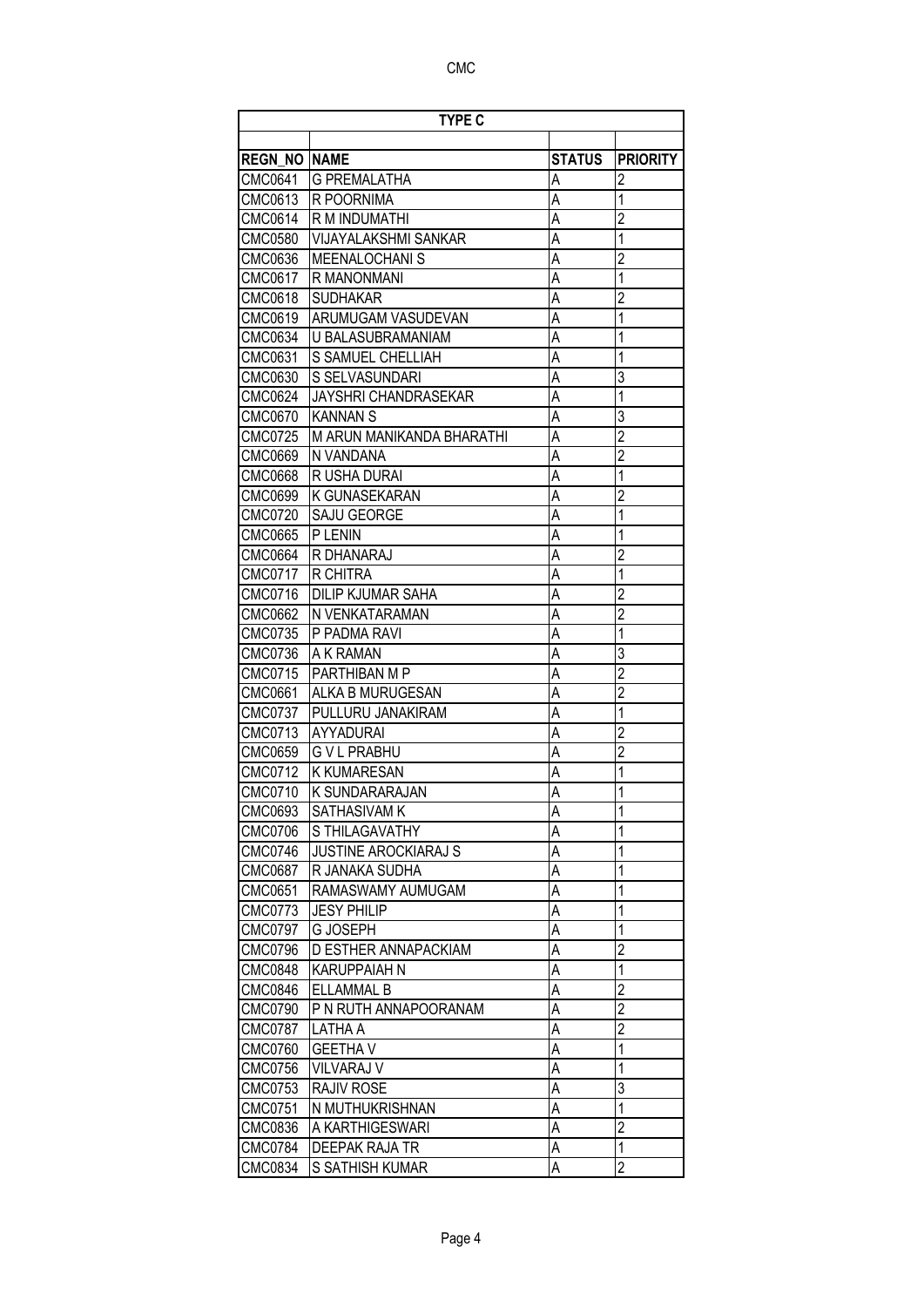| <b>TYPE C</b>       |                              |                |                 |
|---------------------|------------------------------|----------------|-----------------|
|                     |                              |                |                 |
| <b>REGN NO NAME</b> |                              | <b>STATUS</b>  | <b>PRIORITY</b> |
| CMC0783             | S MAHALINGAM                 | Α              | 1               |
| CMC0782             | <b>SUJATHA J</b>             | Α              | 3               |
| CMC0818             | <b>GOPALAKRISHNAN S</b>      | A              | $\overline{2}$  |
| CMC0829             | <b>HARINI C</b>              | A              | $\overline{2}$  |
| CMC0817             | P NARAYNAN                   | A              | $\overline{2}$  |
| CMC0828             | V RAJARAM                    | A              | $\mathbf{1}$    |
| CMC0827             | IK SHANMUGAM                 | A              | $\overline{c}$  |
| CMC0864             | S VASUDEVAN                  | A              | $\overline{2}$  |
| CMC0813             | <b>P ETHIRAJ</b>             | A              | $\mathbf{1}$    |
| CMC0811             | DR K PANNEER SELVAM          | A              | $\overline{2}$  |
| CMC0857             | P PRABHU RAJ                 | A              | 1               |
| <b>CMC0808</b>      | Y PUNARTHANAM                | A              | $\overline{1}$  |
| CMC0803             | <b>BHALKESHWAR</b>           | A              | $\overline{c}$  |
| CMC0872             | L SRINIVASAN                 | A              | $\overline{1}$  |
| CMC0900             | <b>D GUNASEKARAN</b>         | A              | $\overline{2}$  |
| CMC0897             | <b>IP RETNASWAMY</b>         | A              | $\overline{1}$  |
| CMC0896             | Y RAVICHANDRAN               | A              | 1               |
| CMC0920             | <b>KALAIVANI C</b>           | A              | 1               |
| CMC0890             | <b>DEVI CHELLAIYA</b>        | A              | 1               |
| CMC0916             | P YOGESWARI                  | A              | 1               |
| CMC0914             | P UDHAYAKUMAR                | A              | $\overline{2}$  |
| CMC0913             | <b>R SELVAM</b>              | A              | 1               |
| <b>CMC0880</b>      | T PAUL RAJA SEKARAN          | A              | $\overline{2}$  |
| CMC0912             | <b>DM PUKAZHENDHI</b>        | A              | $\overline{1}$  |
| CMC0902             | DASARI VEERA VENKATA ESHWARI | A              | $\overline{2}$  |
| CMC0901             | <b>K VIJAYAKUMAR</b>         | A              | $\mathbf 1$     |
| CMC0927             | <b>MALAIRAMU ANDY</b>        | A              | $\overline{c}$  |
| CMC0932             | <b>G REX DIVAKAR</b>         | A              | $\overline{1}$  |
| CMC0933             | V VENKATALAKSHMI             | A              | 1               |
| CMC0934             | <b>T NARASIMHAN</b>          | А              | $\mathbf{1}$    |
| CMC0935             | A ARUNACHALAM                | A              | 1               |
| CMC0937             | S THIRUMALAI SELVAM          | Α              | $\overline{c}$  |
| CMC0940             | M SAVITHA                    | Α              | $\overline{c}$  |
| <b>CMC0942</b>      | <b>VIJAYAKUMAR M</b>         | A              | $\overline{2}$  |
| <b>CMC0946</b>      | ALOK KUMAR RAMAKRISHNA PAUL  | A              | $\overline{2}$  |
| <b>CMC0951</b>      | SUNDARAMOORTHY P             | A              | $\overline{2}$  |
| CMC0952             | <b>LINGAIAH R</b>            | $\overline{A}$ | $\overline{3}$  |
| CMC0953             | KOTHAI PARTHASARATHY         | A              | $\overline{1}$  |
| CMC0954             | <b>M KRISHNAN</b>            | А              | 1               |
| <b>CMC0955</b>      | R ASWIN                      | A              | 3               |
| CMC0956             | SAMBANDAM K                  | A              | $\overline{2}$  |
| CMC0959             | P HARINATH                   | A              | 1               |
| <b>CMC0958</b>      | D THIRUVALESWARAN            | A              | $\overline{2}$  |
| CMC0965             | <b>K POORNIMA</b>            | A              | $\overline{1}$  |
| CMC0967             | A SIVALINGAM                 | A              | $\overline{2}$  |
| <b>CMC0968</b>      | <b>K MYTHILI</b>             | A              | 3               |
| CMC0972             | <b>D VENKATESAN</b>          | A              | $\mathbf{1}$    |
| CMC0973             | <b>B ARULMOZHI</b>           | A              | 3               |
| <b>CMC0978</b>      | K RAMAMOORTHY                | A              | $\overline{2}$  |
| CMC0979             | <b>G SRINIVASAN</b>          | A              | $\mathbf{1}$    |
| CMC0984             | <b>KUMAR SHANKAR</b>         | A              | 3               |